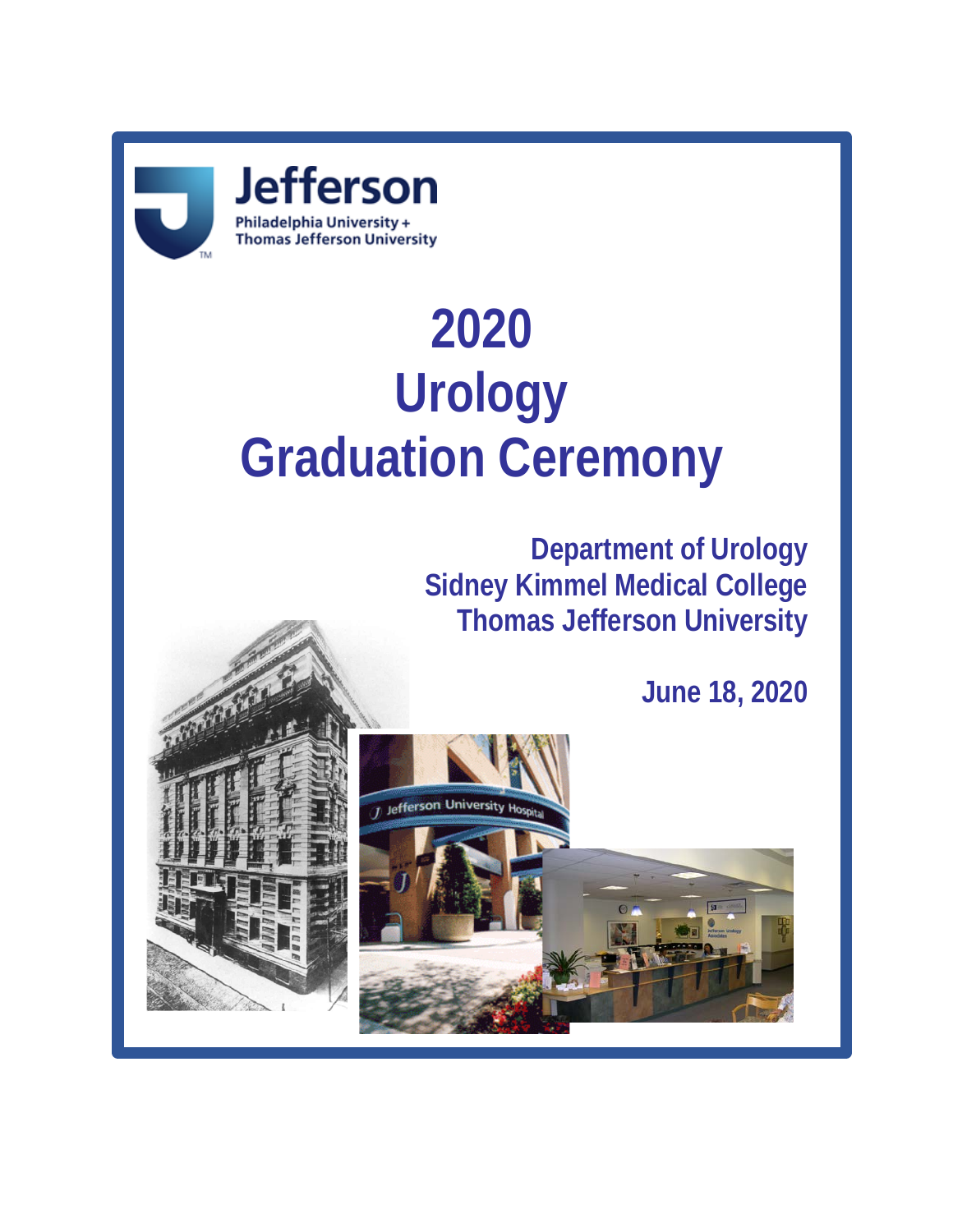**2020 Urology Graduation Ceremony June 18, 2020 7:15-8:15 AM EDT**

**Introduction**

**Urology Research Scholars Recognition**

**Dolores Shupp-Byrne PhD Senior Urology Award**

**Max Koppel MD Resident Achievement Award**

**Fellow Presentation**

**Chief Residents Presentation**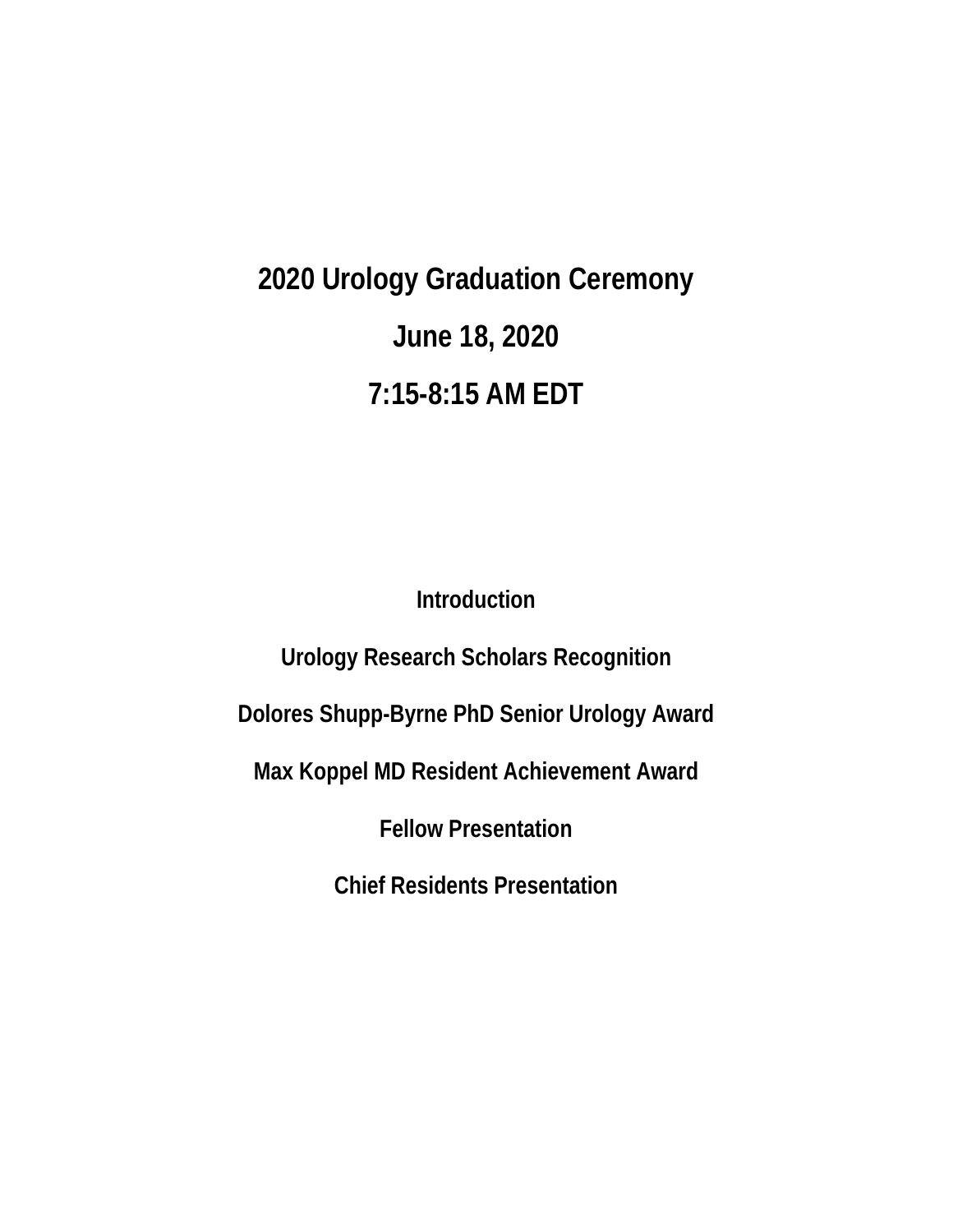*Dear Friends of Jefferson Urology,*

While our traditional year-end graduation plans have been disrupted, our *enthusiasm for giving our graduates a first-class sendoff remains. Much like every other academic group, we are pleased to have a virtual Department of Urology 2020 Graduation and Awards ceremony. This program gives us an opportunity to celebrate the accomplishments of our graduating Chief Residents: Drs. Tomy Perez, Ali Syed, and Hong Truong and Endourology Fellow, Dr. Kate Smentkowski. We are here to also acknowledge other trainees who have been a part of our Urology Team. Lydia Glick and Tim Han completed an outstanding year as our Jefferson Urology Scholars. The Dolores Byrne Senior Urology Award*  will be given to Dr. JY Leong who is joining us as an intern in Urology. *This year, we have two resident winners of the Max Koppel Resident Achievement Award, Drs. Victor Kucherov and Andrew Salib.*

*On behalf of the faculty of the Department of Urology, we congratulate you on all of your achievements. All that you have accomplished over one of the most challenging times in the history of our country and in health care is something, we will remember for many years to come. Your perseverance and dedication to our mission of patient care and in continuing our academic and research programs is deeply appreciated. We are hopeful that we will have a smaller version of our DM Davis Visiting Professorship and celebration dinner in the fall. If the event takes*  place, we hope many of you will return. Since our graduation event will *be on ZOOM please ask your family and friends to join us online for our program*

*Leonard Gomella, MD On behalf of the Department of Urology Faculty*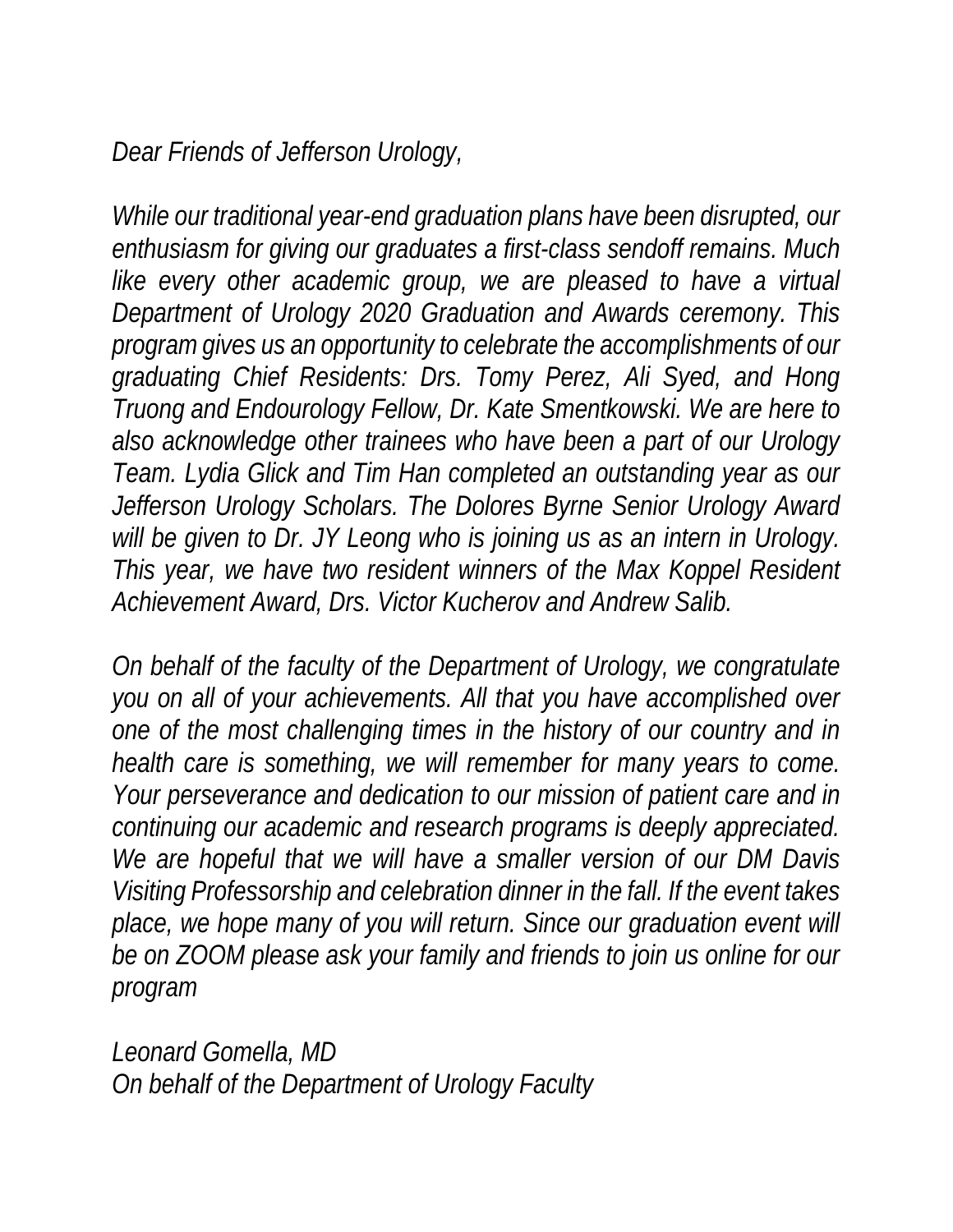# **Thomas Jefferson University Hospital Urology Residents 2019-2020**

**Residency Program Director** Patrick Shenot, MD **Associate Directors** Costas Lallas, MD and Alana Murphy, MD

# **Chief Residents Tomy Perez, MD** Columbia University Roy and Diana Vagelos College of Physicians and Surgeons Ali Syed, MD State of New York Upstate Medical School **Hong Truong, MD** Sidney Kimmel Medical College **PGY 5** Christopher Caputo, MD Temple University School of Medicine MayJean Counsilman, MD Sidney Kimmel Medical College Tom Hardacker, MD Indiana University School of Medicine **PGY 4** Benjamin Rudnick, MD Sidney Kimmel Medical College Victor Kucherov, MD University of Rochester School of Medicine Alex Uhr, MD Sidney Kimmel Medical College **PGY 3** Edward Kloniecke, MD Sidney Kimmel Medical College Andrew Salib, MD Rutgers Robert Wood Johnson Medical School Anthony Tokarski, MD Sidney Kimmel Medical College **PGY 2** Brian Calio, MD Sidney Kimmel Medical College Halle Foss, MD Medical College of Wisconsin Radhika Ragam, MD Rutgers New Jersey Medical School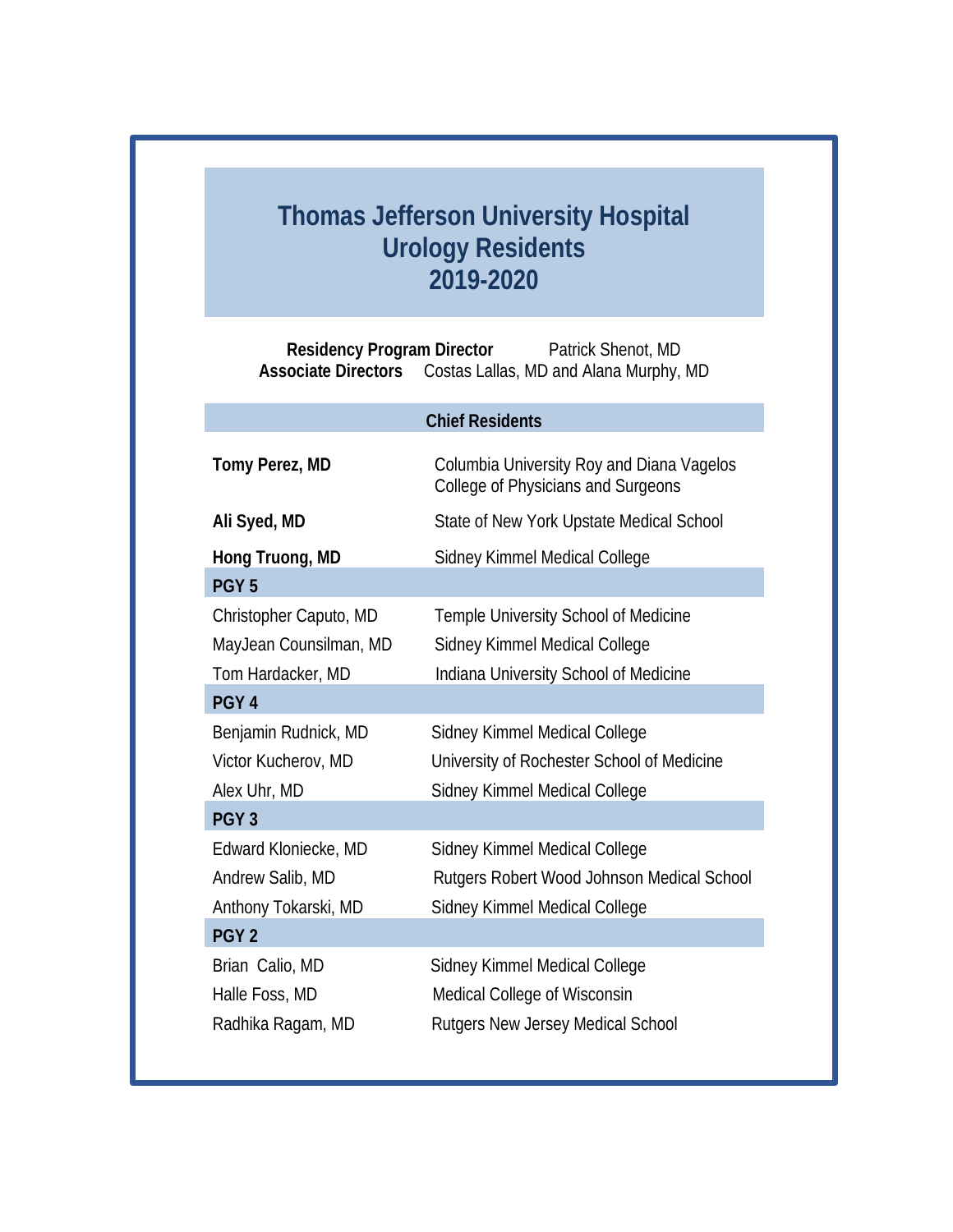

### *Ali Syed, MD*

#### **Chief Resident**

Ali Syed, M.D. was born in Saudi Arabia and immigrated to Canada at the age of eight. He moved to Connecticut where he graduated from Danbury High School in 2006. Dr. Syed went on to obtain his Bachelors of Science in Biochemistry graduating with Distinction from McGill University. His medical journey began when he was admitted under the Early Assurance Program to SUNY Upstate Medical University. During medical school**,** he was inducted into the Alpha Omega Alpha National Medical Honor Society and the Gold Humanism Honor Society. He ultimately completed his medical degree in 2014 with magna cum laude. For the past six years, he has called Jefferson Urology his home. He will be joining his friend from residency Dr. Amar Raval at the Advanced Urology Institute in Tampa, Florida.

 **Dr. Syed:** "Intern year seems like only yesterday and yet here I am six years later given an outstanding clinical and surgical foundation to be an urologist. It certainly is an attribute to the leadership in this department and for that I am thankful to Drs. Gomella and Shenot. To the entire faculty, I thank you for the trust and confidence that you have bestowed upon me. I could not have developed without your guidance and mentorship.

 To all the residents, I have learned something from each and every one of you. I thank you for that and am indebted for your contribution to my development as a person and a surgeon. I will miss all the laughters, jokes, and daily roasts. To my co-chiefs - Hong and Tomy - it has been a blast being in the trenches with you guys and finally growing up. While this isn't the graduation anyone had envisioned, being a physician during a global health care crisis is more momentous than I had anticipated. We should be honored to live at a time when our professions' nobility and respect has been restored.

 To my amazing siblings -Bajo, Sara, and Anas - despite all the birthday parties, weddings, family gatherings that I have missed, you have never made me feel like I have not been a part of it. Even though we live in different parts of the country, you guys have always found a way to be there for me and cheer me on. I could not have done this without you.

To my Ammi and Baba, no words justify my appreciation for you. You believed in me even when I didn't believe in myself. You showed me how to work hard and persevere. You showed me how to dream. You are my pillars of strength, guidance and inspiration. I proudly stand as a reflection of you. I love you both.

 To my beautiful wife, Aisha, this write up is already a few days late and I am falling asleep. You know more than anybody knows how exhausted I am on the daily. I have a big cystectomy tomorrow. Please wake me up at 5. Here's to attending life! But in all seriousness, you are my biggest comfort, my truest smile, and my strongest motivation. I breathe happier knowing that you are my beginning and my end every day. Thank you for putting me above yourself. I love you."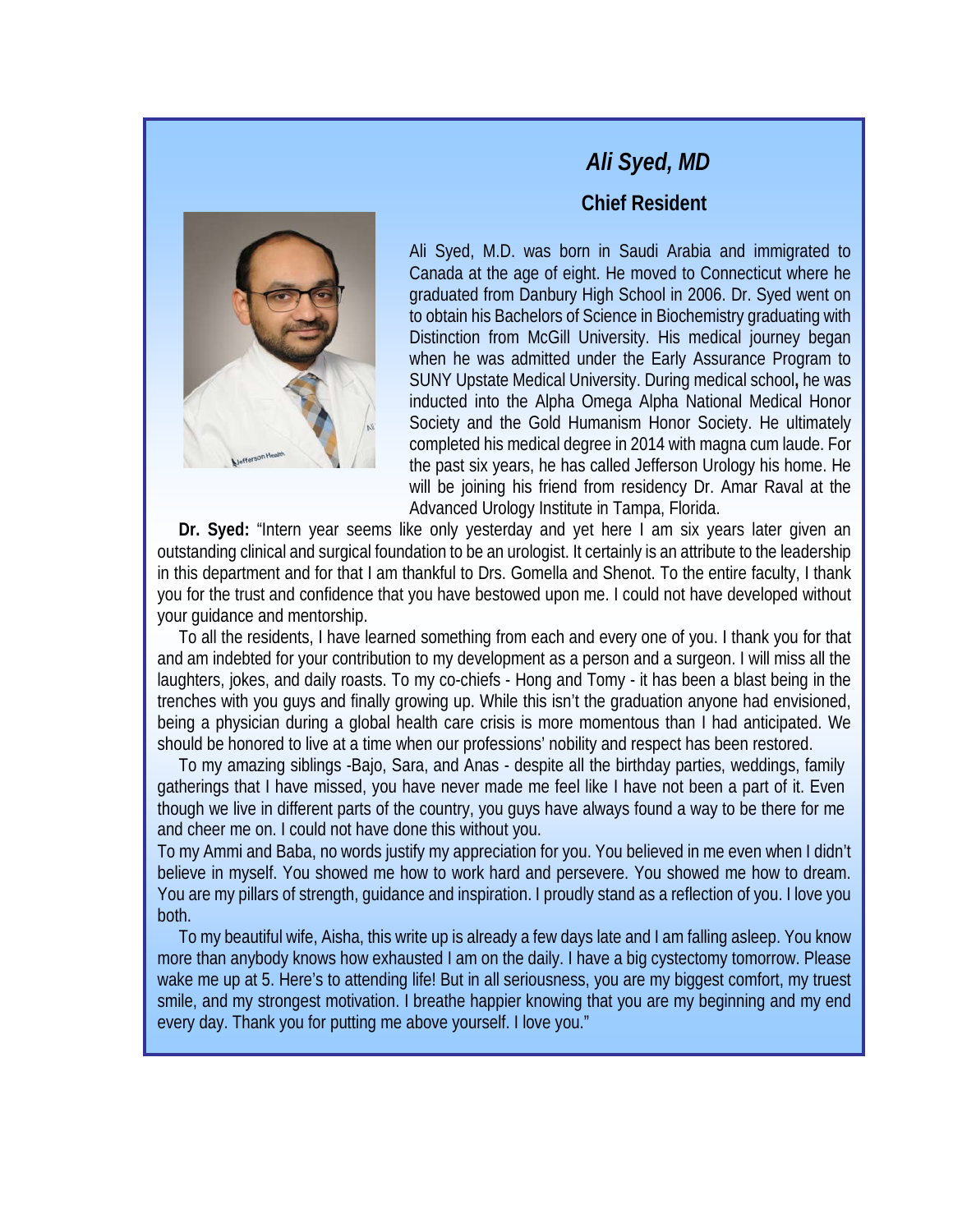

# *Tommy Perez, MD Chief Resident*

Tomy Perez, MD was born in Puerto Rico and raised in Springfield, Massachusetts. In his early days, he dreamed of becoming a paleontologist, but his Jurassic Park ambitions would never come to fruition. Instead, he was inspired by his wonderful family- his school teacher mother who taught him the value of education, endurance, and serving the community; his handyman father who taught him ingenuity, integrity, and reliability; his siblings- nurses, teachers, and a respiratory therapist- who showed him that there was no higher calling than caring for others; and his nieces, who always reminded him to be curious and silly. With this propelling him forward, he made his way to NYC, where apart from obtaining his BA and MD degrees at Columbia University, he developed a love of great film, art, and delicious food.

**Dr. Perez**: "And one day sitting behind a computer in the library I met Zoe, the creative, insightful and extraordinary whirlwind of a human who would become my wife. When trying to decide between ENT and Urology during my 3rd year of medical school, Zoe reminded me that Urology had the better jokes. And that was that. I was fortunate to match into the urology residency program at Thomas Jefferson University Hospital, where I spent 6 years honing my craft. Little did Zoe know the long hours and "hanger" that lay ahead. I am thankful to Zoe for bringing playfulness and laughter into my life, for always showing me the beauty and worlds that exist outside of the operating rooms and hospital hallways.

 I am very grateful to Drs. Gomella and Shenot for the opportunity to train at Jefferson, and to all the residents and attendings I have worked with over the years. The lessons learned from each one will continue to shape who I am as a person and urologist for years to come. In particular, I am grateful to my intern year chiefs Ryan, Doug, and Arjun for teaching me the fundamentals. Thank you to Dr. Ismail for showing me how to always do the right thing for his patients, and to Drs. Weiner, Llenado, and Murphy, who instilled confidence in me and made me feel valued and respected as more of a colleague than simply a resident. I am also grateful to Dr. Das for his openness and invaluable career advice and assistance. I am proud of all the current residents for their strength and humor through these difficult times. Their hard work, intelligence, and reliability have made my chief year much easier. I am happy to know that as I move on to a life of desert sunsets and general urology in New Mexico, that the prestige of Jefferson Urology will be carried by more than capable hands."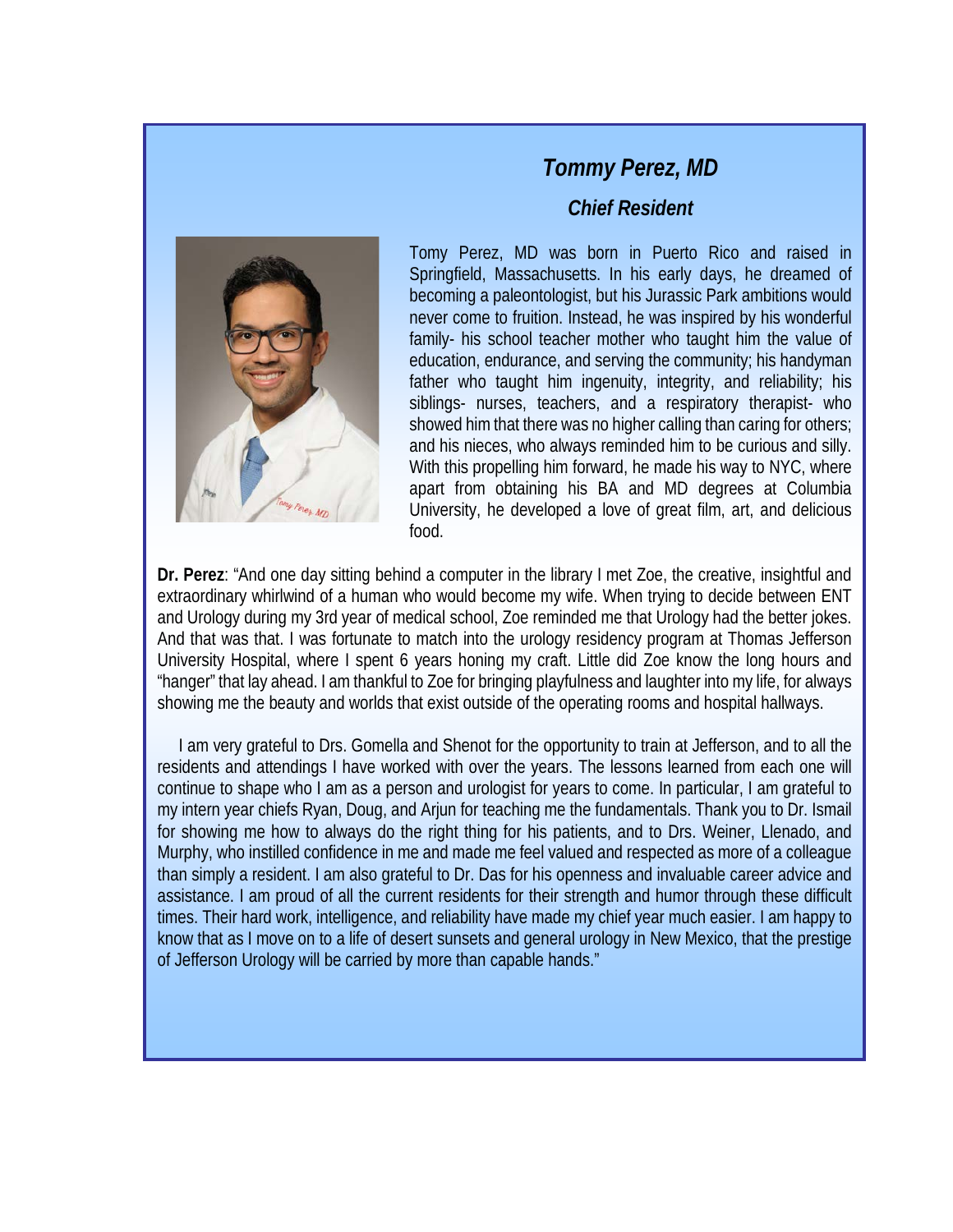# *Hong Truong, MD Chief Resident*

Hong Truong, MD was born in Saigon, Vietnam and immigrated to the United States with her family when she was in 7th grade. They settled in Upper Darby, Pennsylvania, a diverse and immigrantfriendly town bordering West Philadelphia. Hong was the first person in her family to have the opportunity to attend college. She enrolled at the University of Pennsylvania, graduating cum laude with a BA in Biochemistry, MS in Chemistry, and a minor in African Studies. Hong earned a scholarship to attend Jefferson Medical College. During medical school, Hong was selected for a research fellowship at the National Cancer Institute, completing studies in the fields of the genetics, metabolism, and molecular imaging of urologic malignancy. This divergence in her medical training led to the beginning of a career in urology and ignited her passion in

urologic oncology. After residency, Hong will continue her training as a urologic oncology fellow at the Memorial Sloan Kettering Cancer Center.

 **Dr. Truong:** "Outside of work, I like to make friends, learn history, and create memories worth keeping through traveling. It helps me appreciate the cultural, socio-economic, and historical contexts of people's behavior and make sense of world events.

 The past six years have been a formative period in my professional and personal life. I have experienced the great thrill of successful surgeries and have been humbled by my mistakes and complications. Most important, I have had the opportunity to do what I love and to do better every day. I thank Drs. Gomella and Shenot for supporting me and allowing me to tread my own path during residency. I am indebted to the faculty members for mentoring, teaching, and entrusting me with the care of your patients. I am most grateful to my fellow residents for your energy, dedication, and camaraderie. You bring levity to work; I will miss laughing to tears with you daily.

 Last in recognition but always first in thought, I would not have the serenity to pursue my passions without the support of my loving family. My parents have shown me that while I cannot control my circumstances, I can always control my actions. My husband, David Williams, has been by my side through the highs and lows. You have been my loyal advisor, my conscience, and my best friend. I feel blessed and grateful every day because of you. And to my daughter, Vivienne Rose, the thought of you always makes me stop and smile."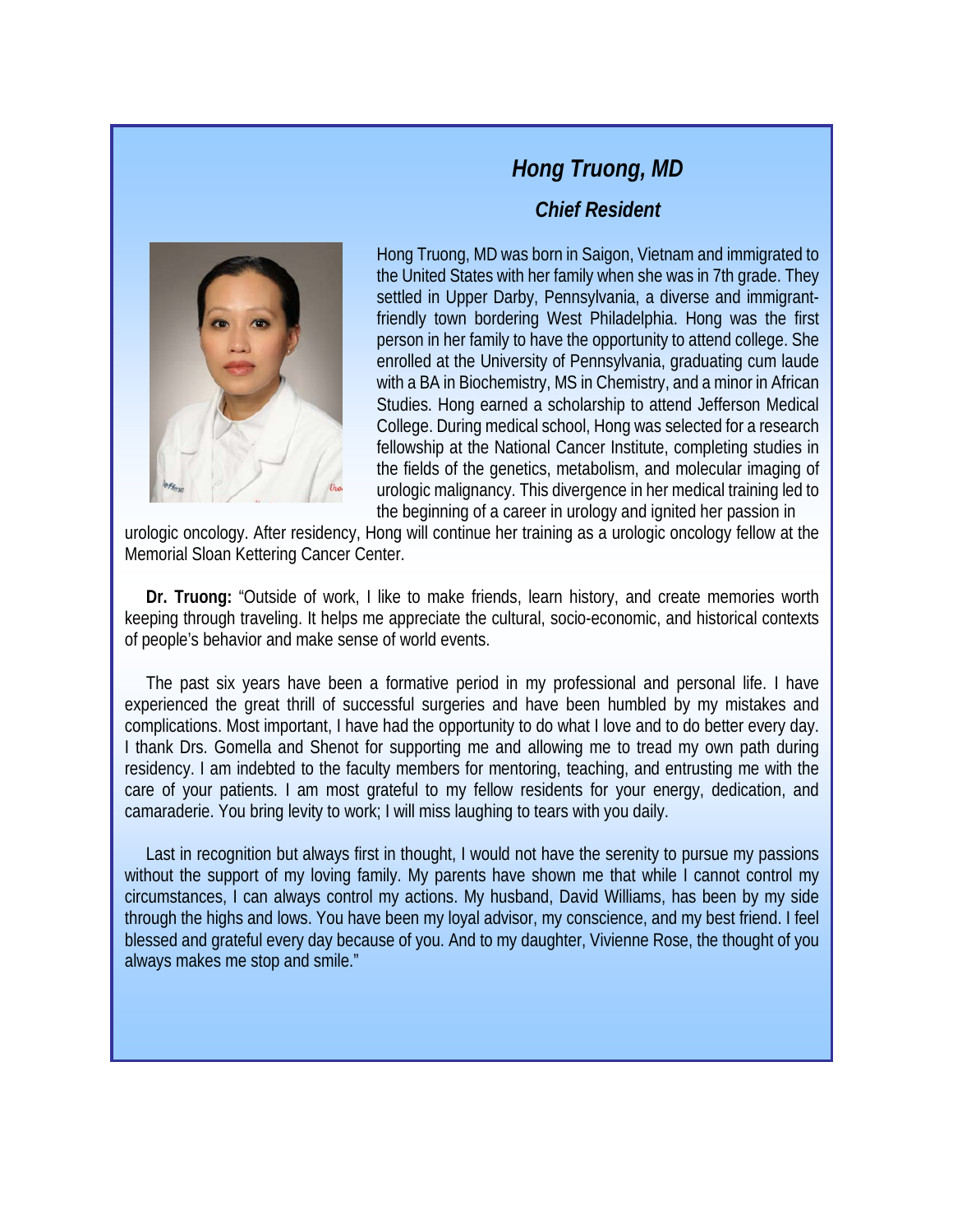#### *Katherine E. Smentkowski, MD*



*Jefferson Fellow In Endourology and Robotic Surgery*

> *An Endourology Society Certified Fellowship*

#### *2019-2020*

Katherine E. "Kate" Smentkowski was born and raised in Massachusetts. She attended the University of Maryland, College Park for her undergraduate education and went onto

obtain her medical degree from Eastern Virginia Medical School in Norfolk, VA. During her third year, she became interested in urology and everything the field had to offer.

She went on to complete residency at Eastern Virginia Medical School where she found herself drawn to minimally invasive techniques and decided to pursue fellowship. She was very excited to match to Thomas Jefferson University to complete her training.

When not working, Dr. Smentkowski enjoys spending time with her family and friends. Next year, she will be joining Chesapeake Urology in Maryland to begin her practice.

Dr. Smentkowski: "I am so grateful for the opportunity to be a part of the fellowship program here at Thomas Jefferson. Thank you to all the faculty who have taken the time to teach me. Your expertise has molded me into a better physician and surgeon. Thank you to the chiefs and the residents; it has been a pleasure working alongside you. Lastly, thank you to my family for their unwavering support. I will look back on this year fondly and wish everyone best of luck in the future."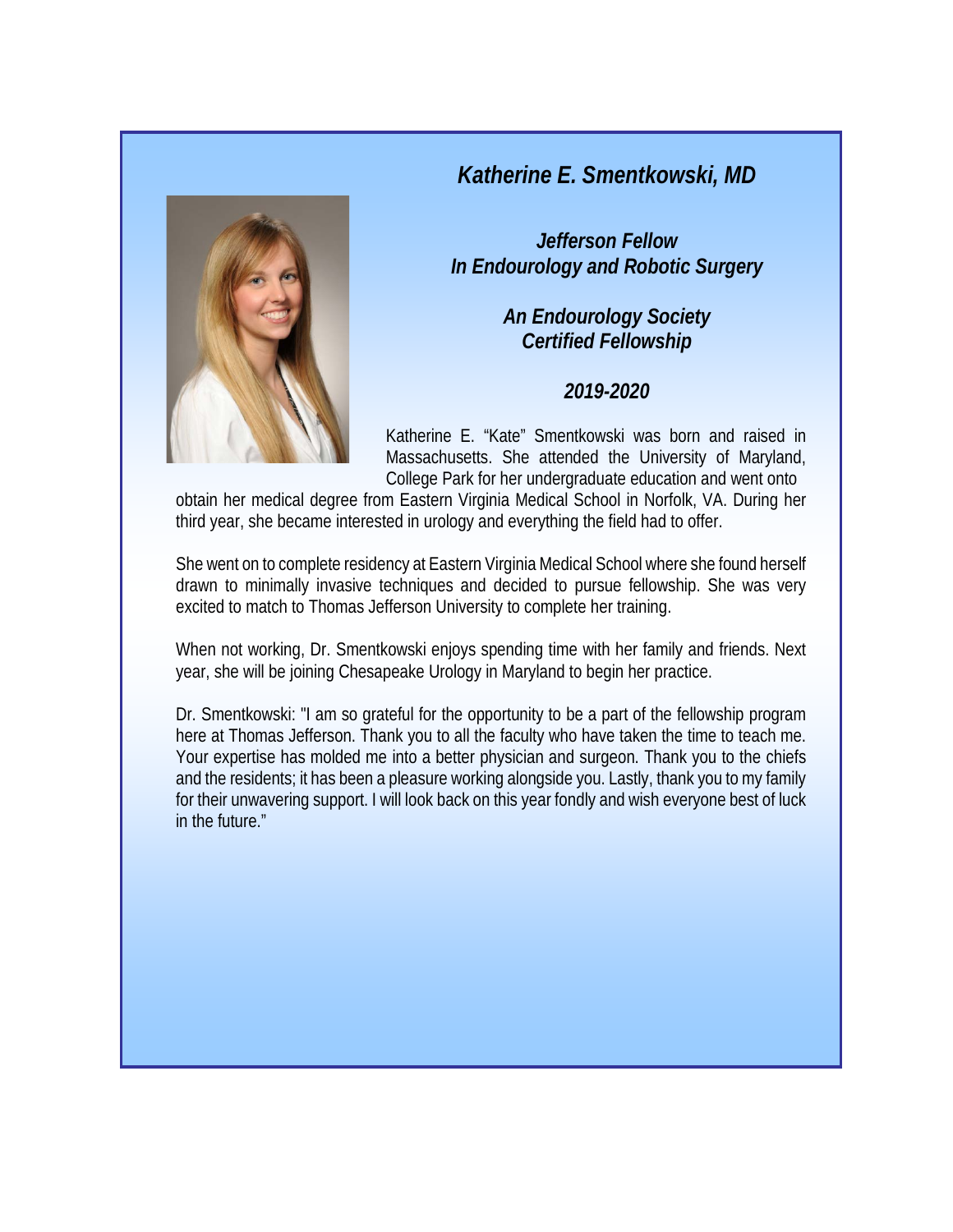# **Urology Research Scholars 2019-2020**

# **Lydia Glick, BS/BA**

4th Year Medical Student Sidney Kimmel Medical College 2021

Lydia Glick is originally from State College, Pennsylvania. She attended the Pennsylvania State University, where she received a Bachelor of Science in Immunology and Infectious Disease, and a Bachelor of Arts in International Relations. A current student of Sidney Kimmel Medical College, she discovered a passion for clinical oncology research. Hoping to learn more about genitourinary malignancies, she pursued a year of research with the Jefferson Department of Urology. Through this experience, she was able to learn from a variety of excellent mentors in various fields. She plans to apply to an Internal Medicine Residency program, with the eventual goal of becoming an oncologist- her mother is slightly sad she is not pursuing Urology. She greatly enjoyed her time with the Department, and looks forward to continuing to perform clinical research in residency and beyond."

# **Timothy Han, BA**

4th Year Medical Student Chicago Medical School at Rosalind Franklin University 2021

Timothy Han graduated from Washington University in St. Louis with a Bachelor of Arts in Biochemistry and currently attends Chicago Medical School at Rosalind Franklin University. During his clinical rotations, he discovered the field of urology and developed a passion for its unique blend of surgical and medical management with longitudinal patient care and innovative technologies. Interested in deepening his exposure, he decided to take a year off after his third year of medical school to participate in urologic research. He has greatly enjoyed his time working with the department, learning from mentors, presenting and publishing research, and exploring Philadelphia! He is looking forward to applying for a urology residency for this upcoming 2020-2021 cycle."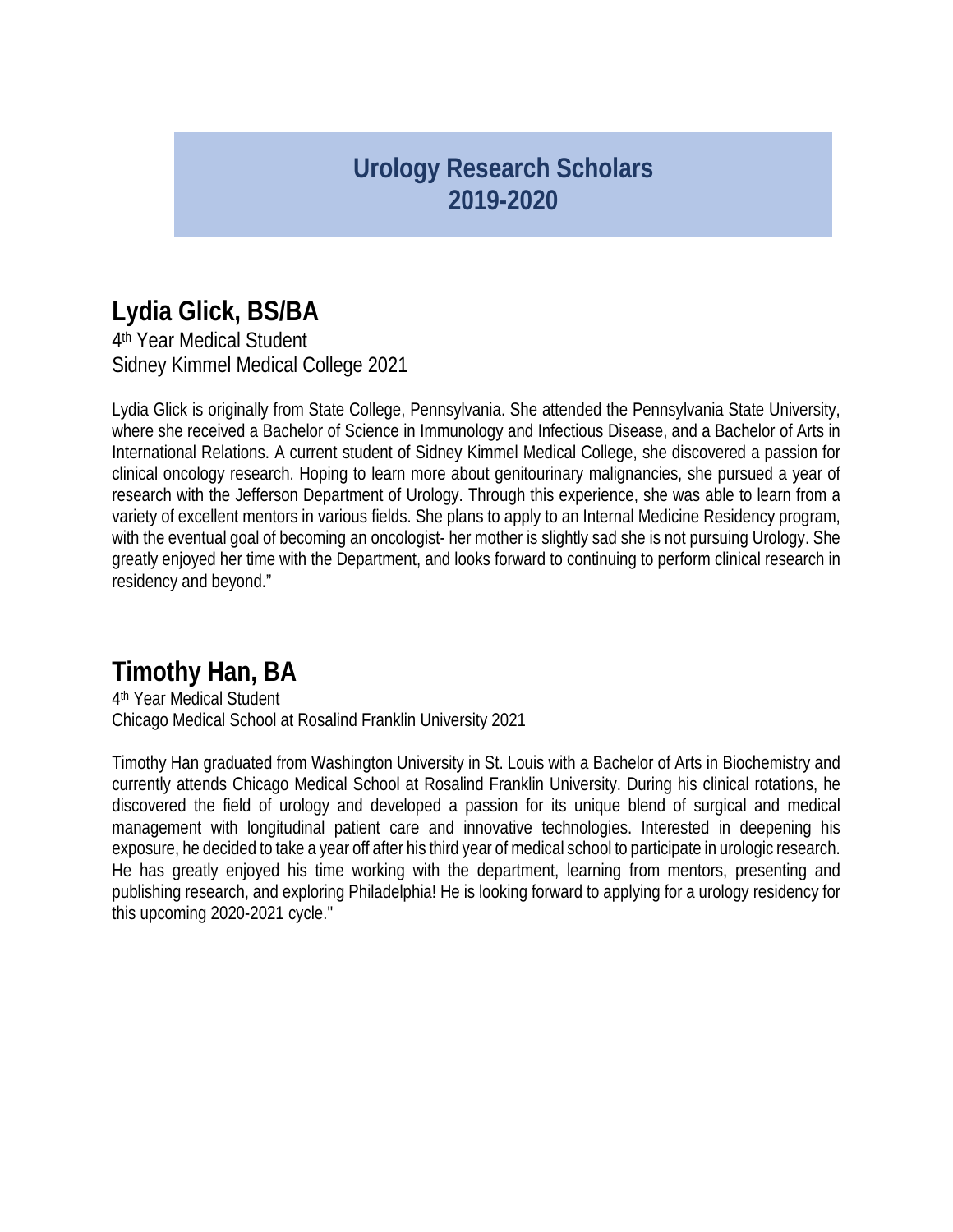**Max Koppel, MD Resident Achievement Award**

# **Victor Kucherov, MD**

# **Andrew Salib, MD**

The Max Koppel, MD Resident Achievement Award is presented to resident(s) who have achieved the highest academic score in the yearly "Inservice Exam" sponsored by the American Urological Association.

**Dolores Shupp-Byrne, PhD Senior Urology Aw**ard

# **Joon Yau "JY" Leong, MD**

Dolores Shupp Byrne, PhD Senior Urology Award is presented to a senior student at the Sidney Kimmel Medical College who has been recognized by the faculty of the Department of Urology, for accomplishing in their undergraduate medical education clinical and/or basic science research which has added positively to our understanding and treatment of urologic disorders.